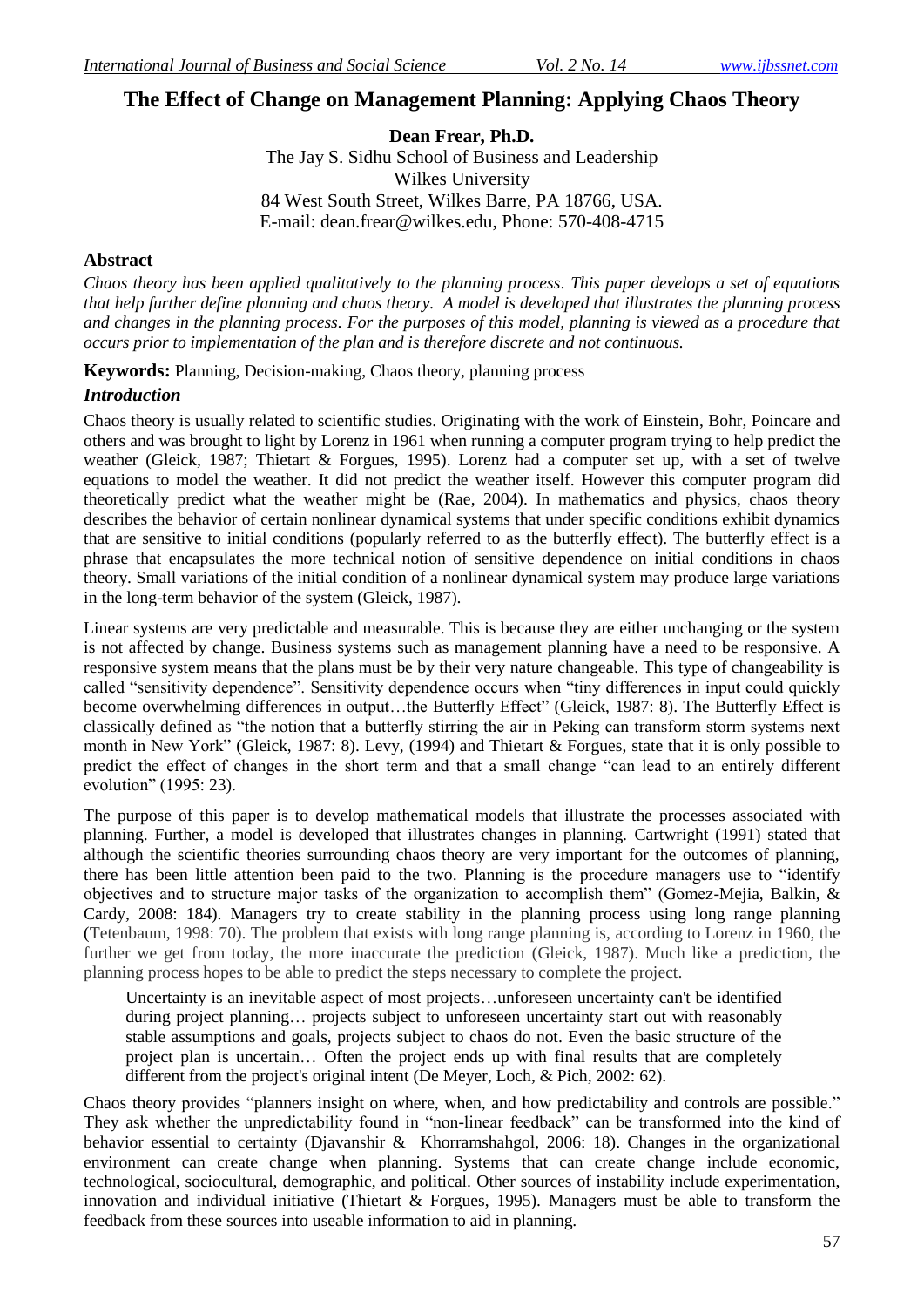The review of the literature indicated that almost all of the research dealing with chaos and management is qualitative and that all of the research regarding chaos and planning is qualitative. This paper fills the gap between research in qualitative and quantitative decision-making. The quantitative research reviewed attempts to explain the decision-making process using stochastic modeling and does not try to develop a model to illustrate planning or the affect of chaos in planning. Prior model development dealt with trying to forecast outcomes using probability and verify predictability using statistics.

This paper develops a mathematical model that illustrates the processes associated with discrete planning. The development of the model assumes that there are stages in planning prior to implementation. The model builds on the idea that plans are developed in some sequence. As learning occurs, plans change. Decision makers are adaptable and will change plans when needed. The first model illustrates a sequential decision process. Then, building on the first model, the second model illustrates changes in planning. In the model, the planning process is expressed as a linear model. When changes in information occur, changes in the formula occur. This model adds to the literature by presenting a conceptual framework of how chaos affects the planning process.

## *Mathematical Model*

Assuming that planning happens in stages then each part of the planning process may be represented as a separate item i.e.,  $p_1$ ,  $p_2$ ,  $p_3$ , ... and so forth. Each of the factors could then be assigned an amount of planning time  $p_1t$  or a value as to the importance of the factor  $p_1v$  in the plan. Of course, this process style is cumbersome. Therefore, the formula needs to be simplified in such a way as to first generalize the planning process. Generalizing the planning process allows for application of the formula by multiple and diverse users irrespective of the type of planning. After generalizing the process, substitutions are made which further reveal extensions of the model.

In this model, planning occurs prior to implementation of the plan and is therefore discrete and not continuous. Planning is not continuous because it is assumed to be completed prior to implementation. Once the plan is underway, other breaks in continuity occur due to intermittent feedback. Intermittent feedback or conditional information causes the manager to make changes and corrections at various times throughout the process. Planning is identified symbolically with the letter P. Next, there is an adjustment for individual process periods. The planning process is represented by the following general model:

$$
P_t = f(\sum_{i=1}^n w_i P_i) \tag{1}
$$

where:  $P_t$  is the planning process,  $w_i$  is a weight for each individual process, and  $P_i$  is each individual part of the planning process.

This simple formula then represents the entire planning phase that happens prior to any implementation of the plan. The problem faced by most organizations is that the management plans may need to be altered in response to certain environmental changes. These changes can be influenced by competition, alterations in service or manufacturing processes and procedures, complications created by suppliers and so forth. While not endless, the list of possible reasons for change is too numerous to mention in this paper. Given that most plans change at some point for some reason, we need to explain this variability.

Next, the idea of sensitive dependence is used to help explain this variability. For theoretical purposes, a plan is sensitive dependent when the outcome changes if a planning variable in the planning process changes. It is assumed that most outcomes do change and adapt based on changes in planning variables. Each planning decision is based on a certain set of conditions that pre-exist in the company. It is with this knowledge that the manager makes plans for the completion of the company projects. The decision criteria, (d) are contingent on current factors known about the business environment and specific to the firm. Each part of the planning process is based on many small and some large decisions that help to design the overall plan. If one of the decisions were changed, then this could start a chain reaction that would affect the entire process from the change point. Accordingly, when one change occurs, this may cause a series of unforeseen changes to occur (De Meyer, Loch, & Pich, 2002).

The individual planning process is a function of different decisions required for this process,  $P_i = f E(d_i | I_i)$ (2)

Where,  $E(d_i|I_i)$  are the expected decisions conditional on information  $(I_i)$  available.

Then,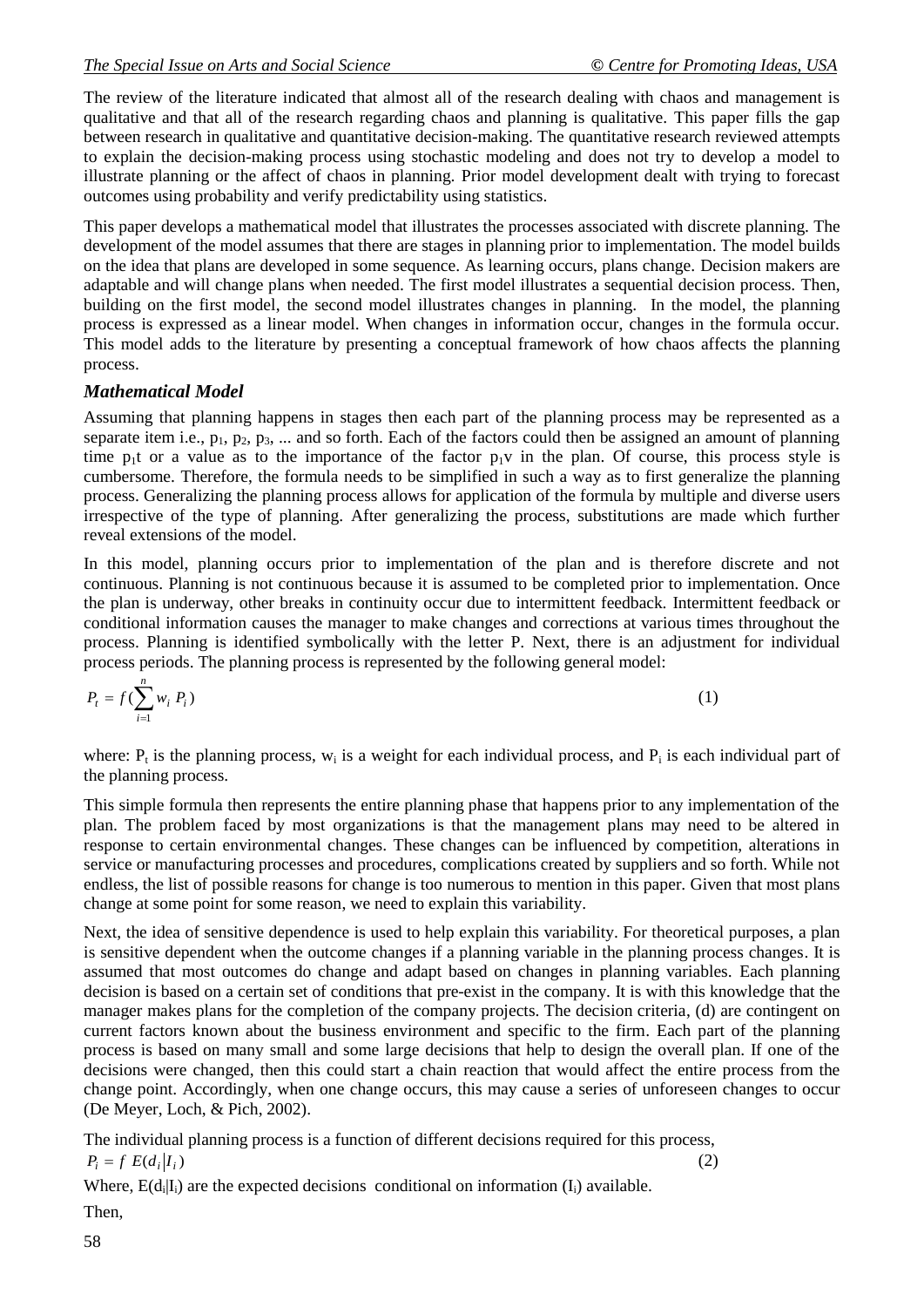$$
P_{t} = f \left[ \sum_{i=1}^{n} w_{i} E(P_{i} | I_{i}) \right]
$$
  
And

$$
P_{t} = f\left\{\sum_{i=1}^{n} w_{i} E[f E(d_{i} | I_{i})]\right\}
$$
\n(4)

Changes in information cause the expected outcome to change. The manager expected A, but, B was the outcome. This is the beginning of chaos in the total plan; the butterfly effect is in play. Small changes create the need to make other changes and these changes may require other changes. This is illustrated using the following assumptions:

$$
P_t = f(\sum_{i=1}^n w_i P_i) \tag{1}
$$

Next, managers receive new information that is a surprise. This news is different from previously expected when the plans were made. Therefore, information (I) has to change in our equation and become I' which contains the new information. If I and I' are the same, then no change in the planning process would occur.

Where, E(d<sub>i</sub>|I<sub>i</sub>) are the expected decisions conditional on information available and information has changed, then changes in information cause changes in the individual decision.

$$
E(d_i|I_i) \rightarrow E(d_i|I_i^{\prime}) \tag{5}
$$

So,  

$$
P_i = f E(d_i | I_i') \tag{6}
$$

Then,

$$
P_{t} = f \left[ \sum_{i=1}^{n} w_{i} E(P_{i} \mid I_{i}) \right]
$$
 (7)

And substituting then,

$$
P_{t} = f \left\{ \sum_{i=1}^{n} w_{i} E[f E(d_{i} | I_{i}')] \right\}
$$
 (8)

#### *Conclusion*

This paper developed a mathematical model to illustrate planning as a discrete process i.e.  $P_t = f(\sum_{i=1}^{n} w_i P_i)$ 1 *n i*  $P_t = f(\sum w_i P_i).$ 

( $\sum_{i=1}^{n} E_i E_i^T (L_i)$ <br>  $\sum_{i=1}^{n} E_i^T (R_i^T (L_i) I_i)$ <br>  $\sum_{i=1}^{n} E_i^T (R_i^T (L_i) I_i)$ <br>  $\sum_{i=1}^{n} E_i^T (R_i^T (L_i) I_i)$ <br>  $\sum_{i=1}^{n} E_i^T (R_i^T (L_i) I_i)$ <br>  $\sum_{i=1}^{n} E_i^T (R_i^T (L_i) I_i)$ <br>  $\sum_{i=1}^{n} E_i^T (R_i^T (L_i) I_i)$ <br>  $\sum_{i=1}^{n} E_i^T ($ The early stages of the planning process may be shown as a linear process. Plans have a direction based on predictable outcomes. Managers plan using available knowledge and resources. Company vision helps to direct the goals of management. The first set of formulas attempted to explain the planning process. They illustrated the planning process in mathematical terms. Chaos theory applied to planning is about unplanned change brought about by unstable environmental factors. New information brings about nonlinear dynamical change.

Unplanned change is created when previously unknown information is discovered. When this happens, the new information replaces the old information and is used to revise the old plan into a new plan. The new plan also alters the ability to predict adequately the new outcome in the long-term. If the outcome is predictable, it may be very different from the originally desired outcome. The new plan is explained by a sequence of changes in the formula. This change concept is illustrated by the second set of formulas numbered 5-8.

The formulas create a new paradigm for the discussion of planning. They illustrate mathematically the changes in the decision-making process post-implementation. The author encourages other researchers to develop practical applications using both the theory as well as the formulas. This might be accomplished using higher-level mathematical substitutions. There was no attempt at substitution in this paper as a secondary purpose of this paper was to lay the groundwork for such future work.